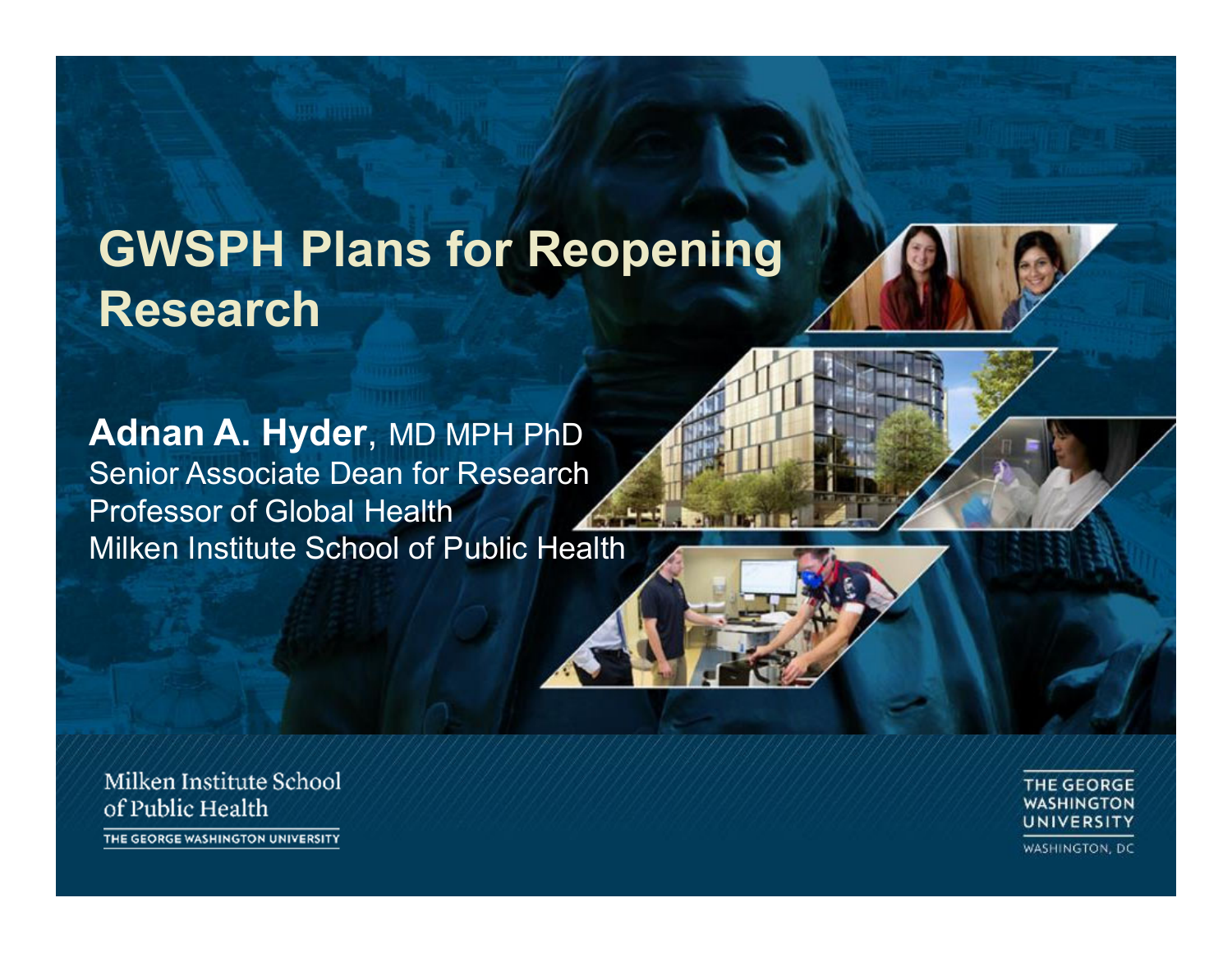# **GWSPH Research Reopening Guidelines \*\*\***

# **Brief Introduction**

Milken Institute School of Public Health

**THE GEORGE WASHINGTON** UNIVERSITY

WASHINGTON, DC

THE GEORGE WASHINGTON UNIVERSITY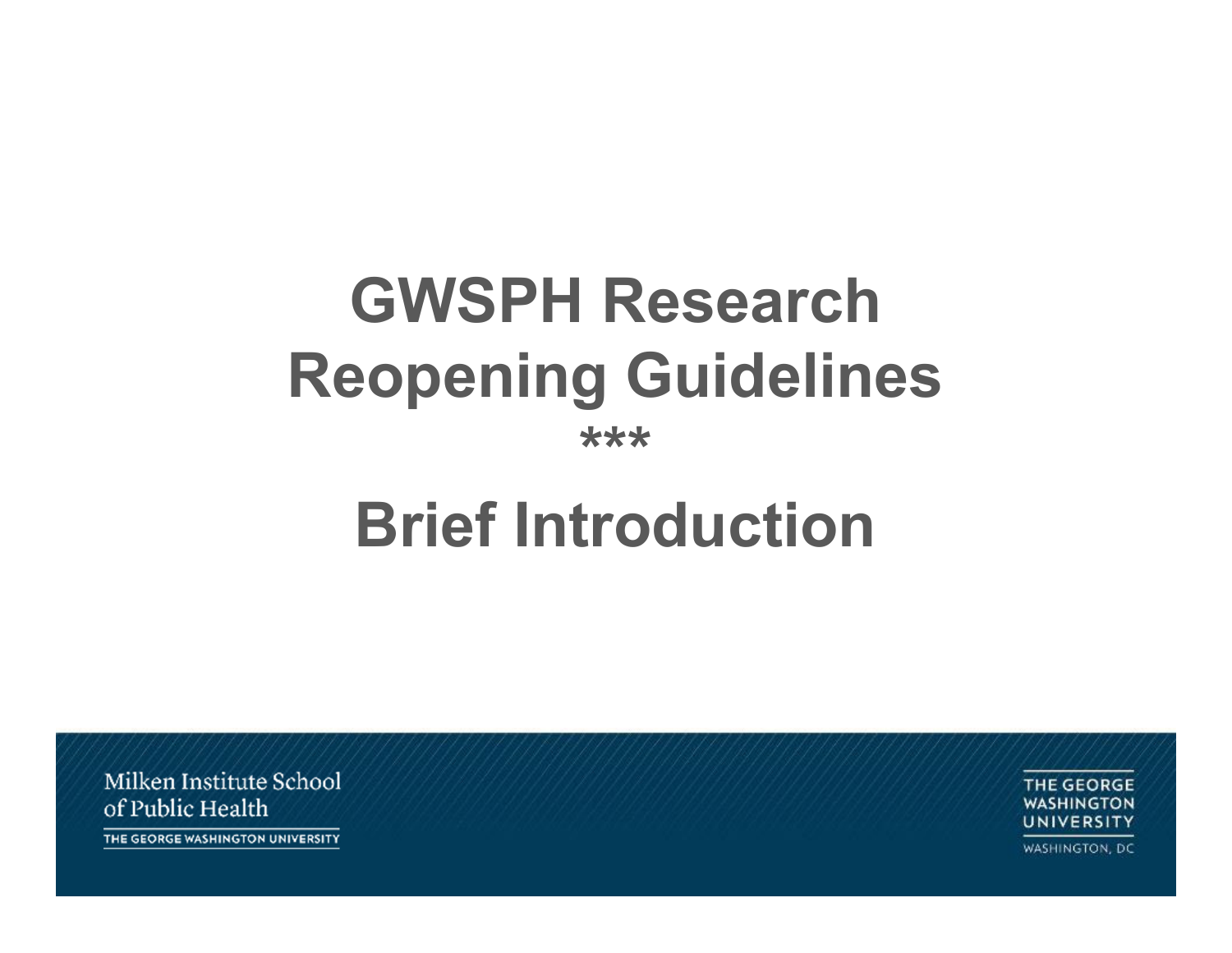#### **SECTION 1Introduction to the Reopening Guidelines**

The *Research Reopening Guidelines for GWSPH* is informed by the following **principles** (which GW espouses):

- The health and safety of our community is paramount
- Science, evidence, and pragmatism guide decisions
- Flexibility and innovation in the face of evolving circumstances
- We will strive to provide inclusive and equitable solutions

Milken Institute School GEORGE of Public Health THE GEORGE WASHINGTON UNIVERSITY **WASHINGTON, DC**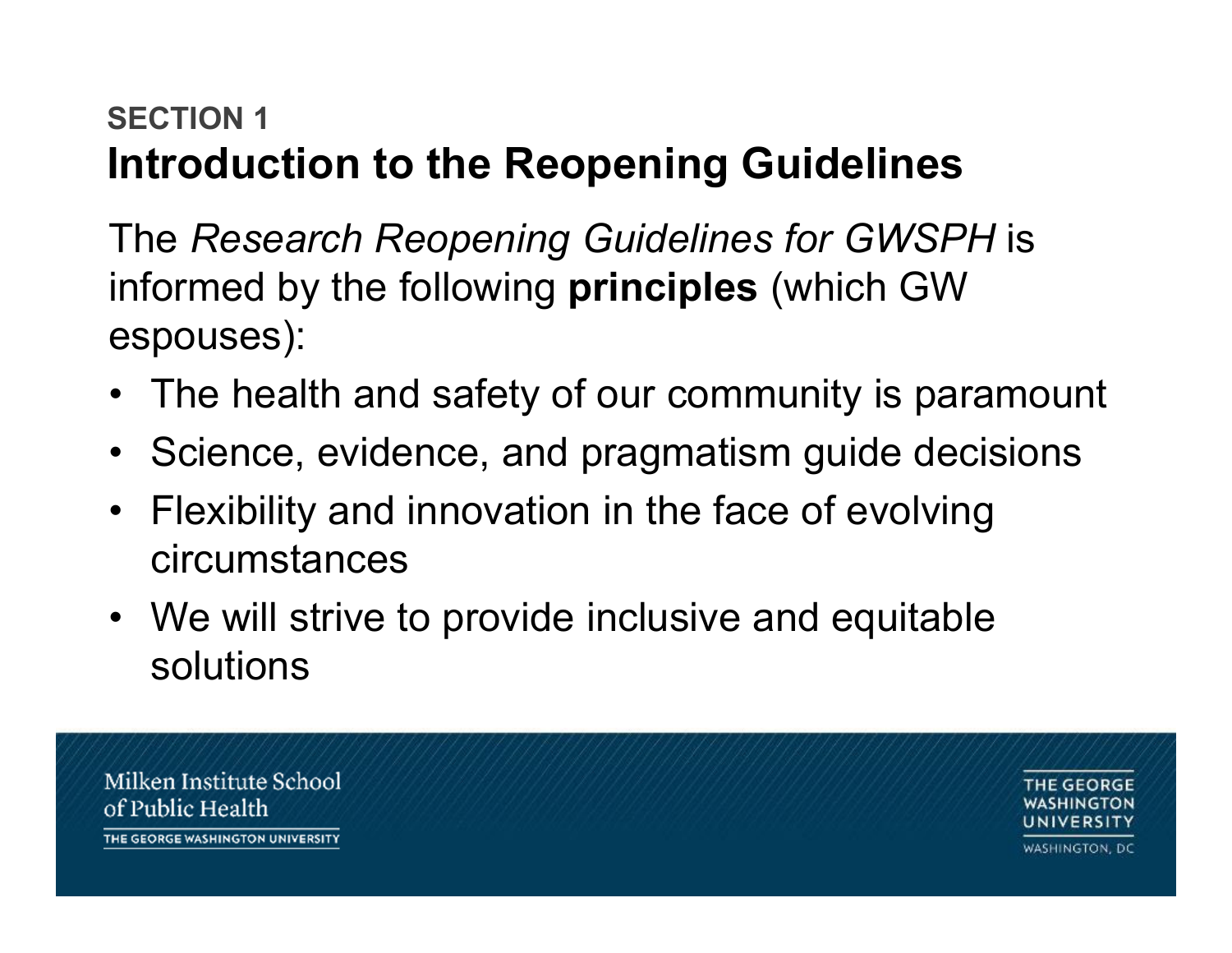#### **SECTION 2OVPR Plans for Reopening Research - 1**

- OVPR released a guidance document for research reopening (28 May 2020)
- GWSPH guidelines are consistent with OVPR
- OVPR established **4 Guiding Principles**
	- Safety as a top priority
	- Will follow government directives and coordinate across GW
	- COVID Research Task Force(s) will provide guidance and oversight
	- The GW Research "Re-Opening" will be through a transparent and phased

Milken Institute School of Public Health THE GEORGE WASHINGTON UNIVERSITY

E GEORGE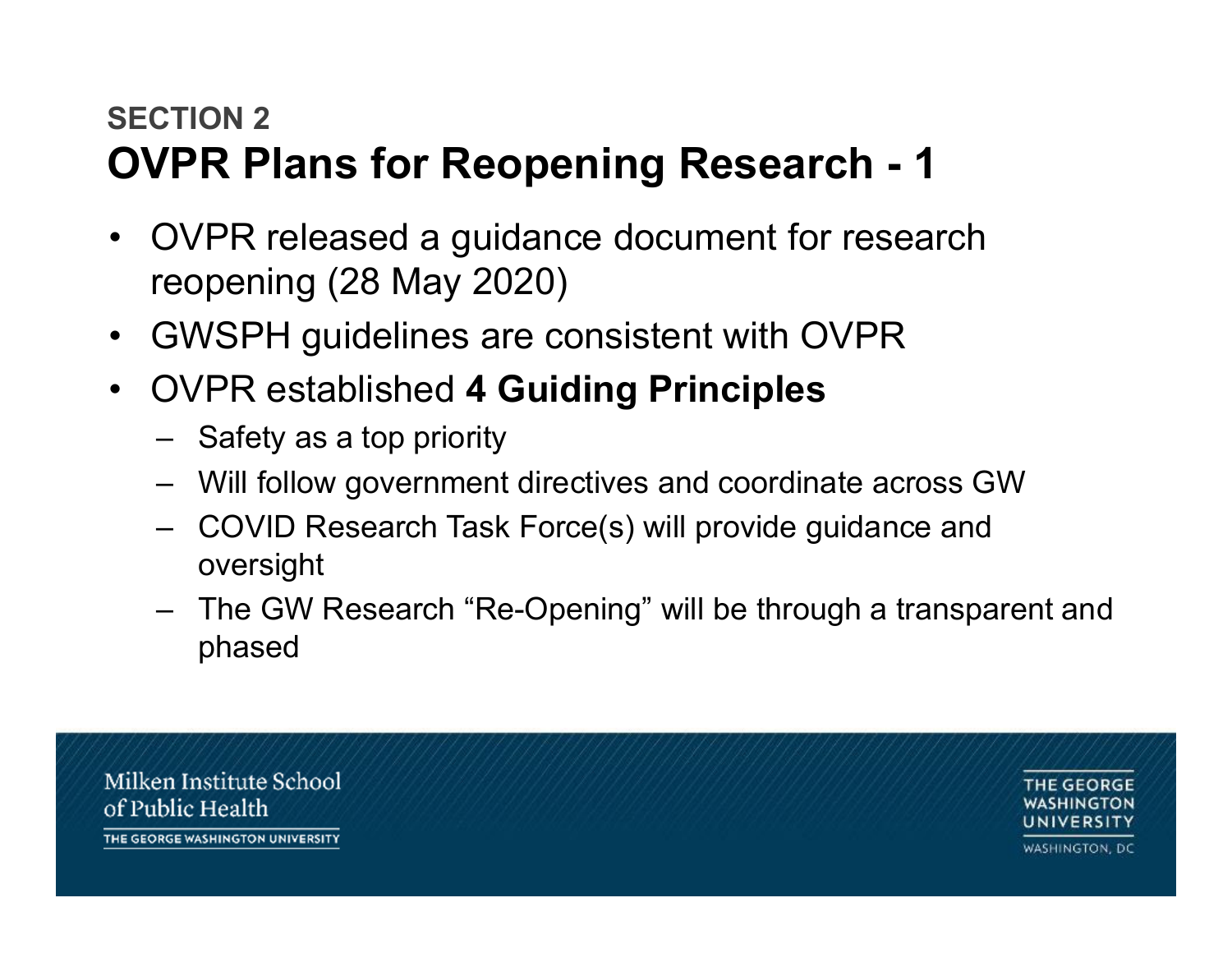#### **SECTION 2OVPR Plans for Reopening Research - 2**

- GW Phases of Reopening
	- – **Phase 0** (Previous) – only select research projects are allowed to be conducted with minimum essential personnel
	- **Phase 1** (Present since June 8) *Limited Reopening* population density increase consistent with guidelines, priority personnel and projects
	- – **Phase 2** (TBD) - *Expanded Reopening* – population density increase consistent with guidelines, additional priority projects and labs
	- –**Phase 3** (TBD) – *Resume Total Research Programs*

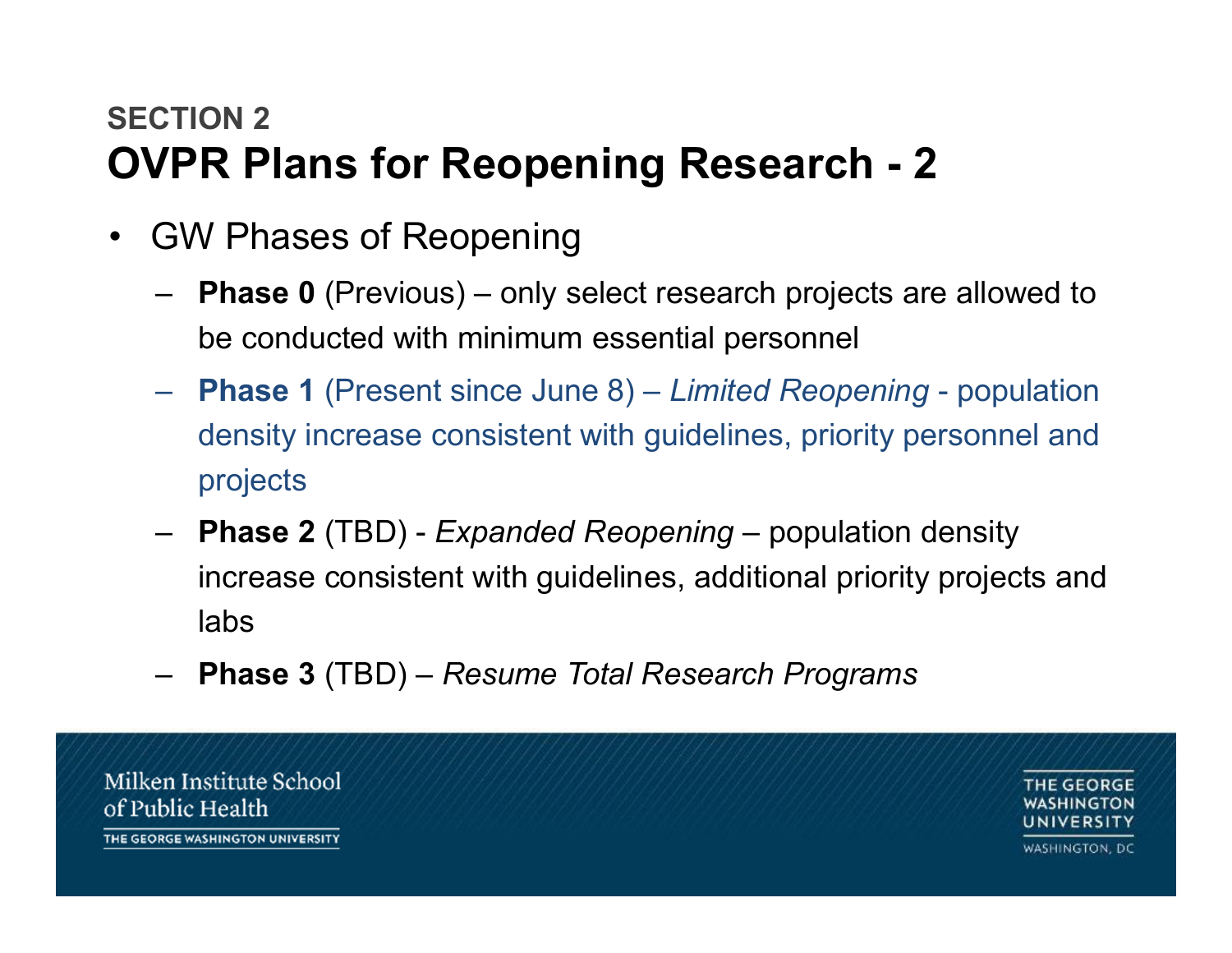#### **SECTION 3GWSPH General Guidelines**

- The *General Reopening Plan* is a separate document being developed by Dean Kazeem and the operations team
- Those guidelines will cover:
	- General procedures for returning to the building, basic use of facilities
	- Protocols if an individual displays COVID-19 symptoms or tests positive
	- Use of PPE, social distancing requirements, hygiene, cleaning
	- Best practices for situations (ex. public transport, meetings)
	- And additional materials related to opening the school

Milken Institute School of Public Health THE GEORGE WASHINGTON UNIVERSITY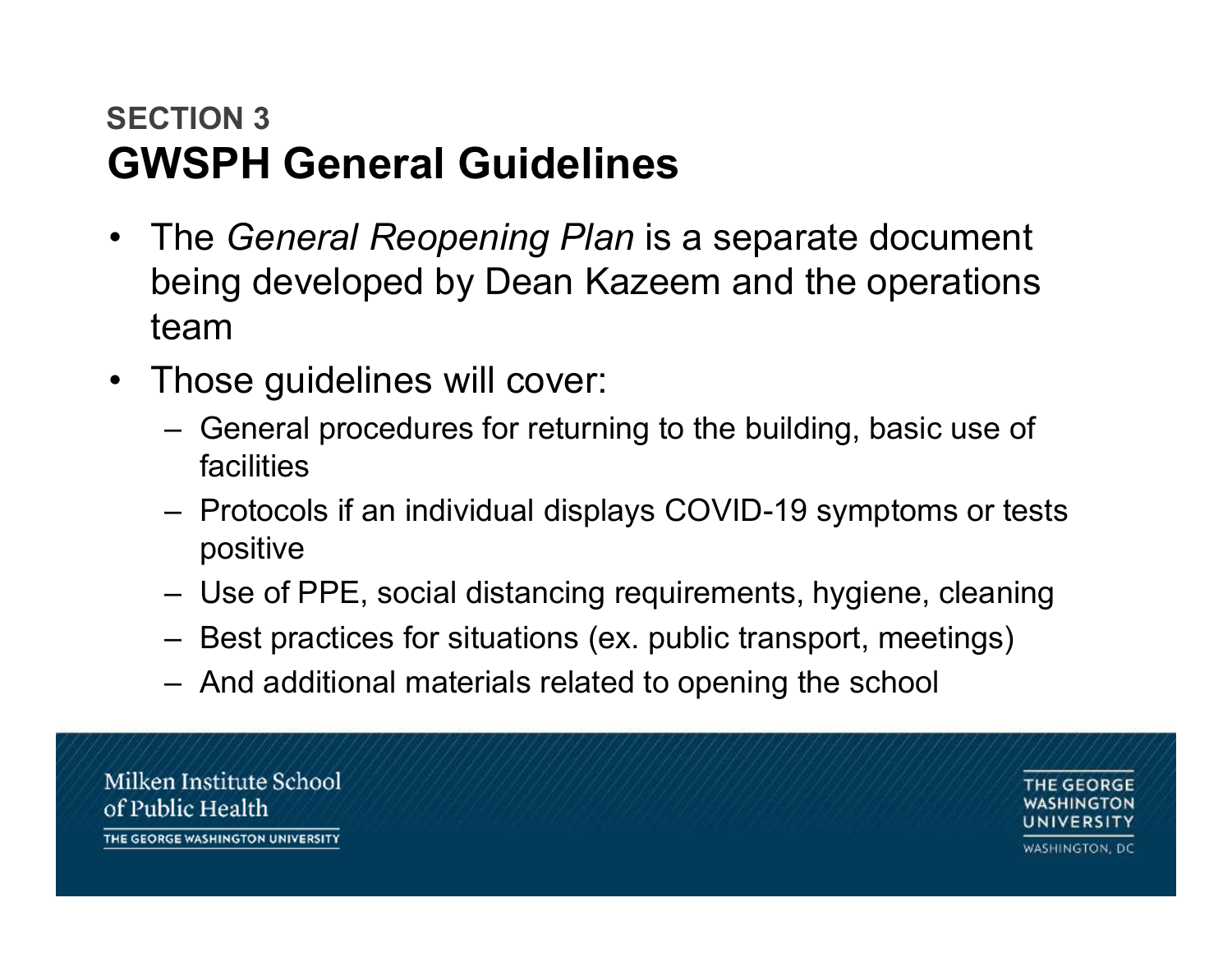#### **SECTION 4Protocols for the Five Domains of GWSPH Research - 1**

#### **Community-Based Research**

Lead: Irene Kuo; Co-Lead: David Huebner Content:

- General Principles
- Research Phase 1: Limited Reopening
- •Research Phase 2: Expanded Reopening
- Research Phase 3: Resume Total Research Programs
- •Determining Necessity of In-Person Contacts for Research
- Procedures for Any In-Person Contact

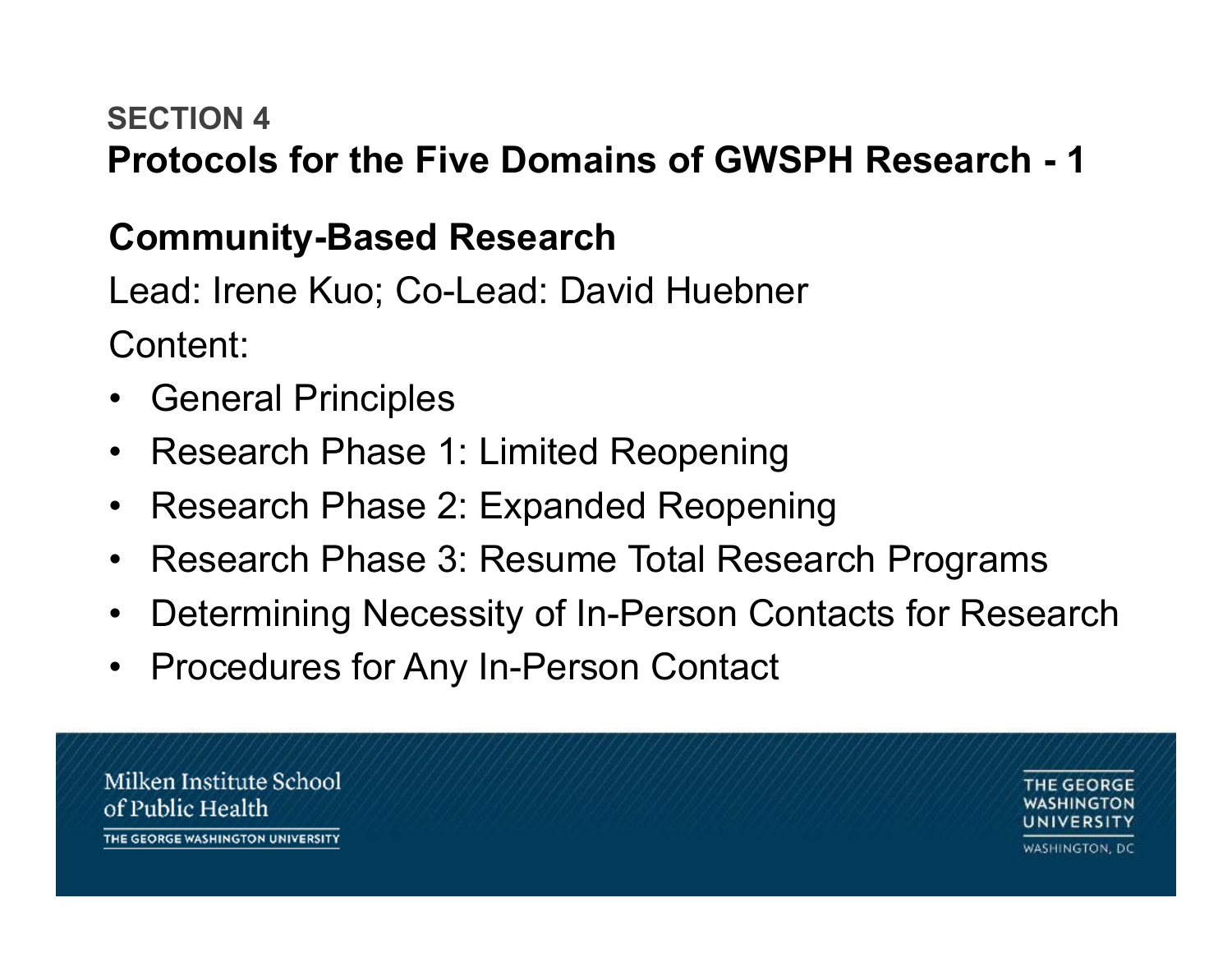#### **SECTION 4**

**Protocols for the Five Domains of GWSPH Research - 2**

# **Clinical Research**

Lead: Melissa McCarthy

Content:

- Clinical Research Issues Regardless of Setting
- Clinical Research in SPH or SPH-Run Clinic
- Research in a Healthcare Setting

Milken Institute School of Public Health THE GEORGE WASHINGTON UNIVERSITY

GEORGE INIVERSITY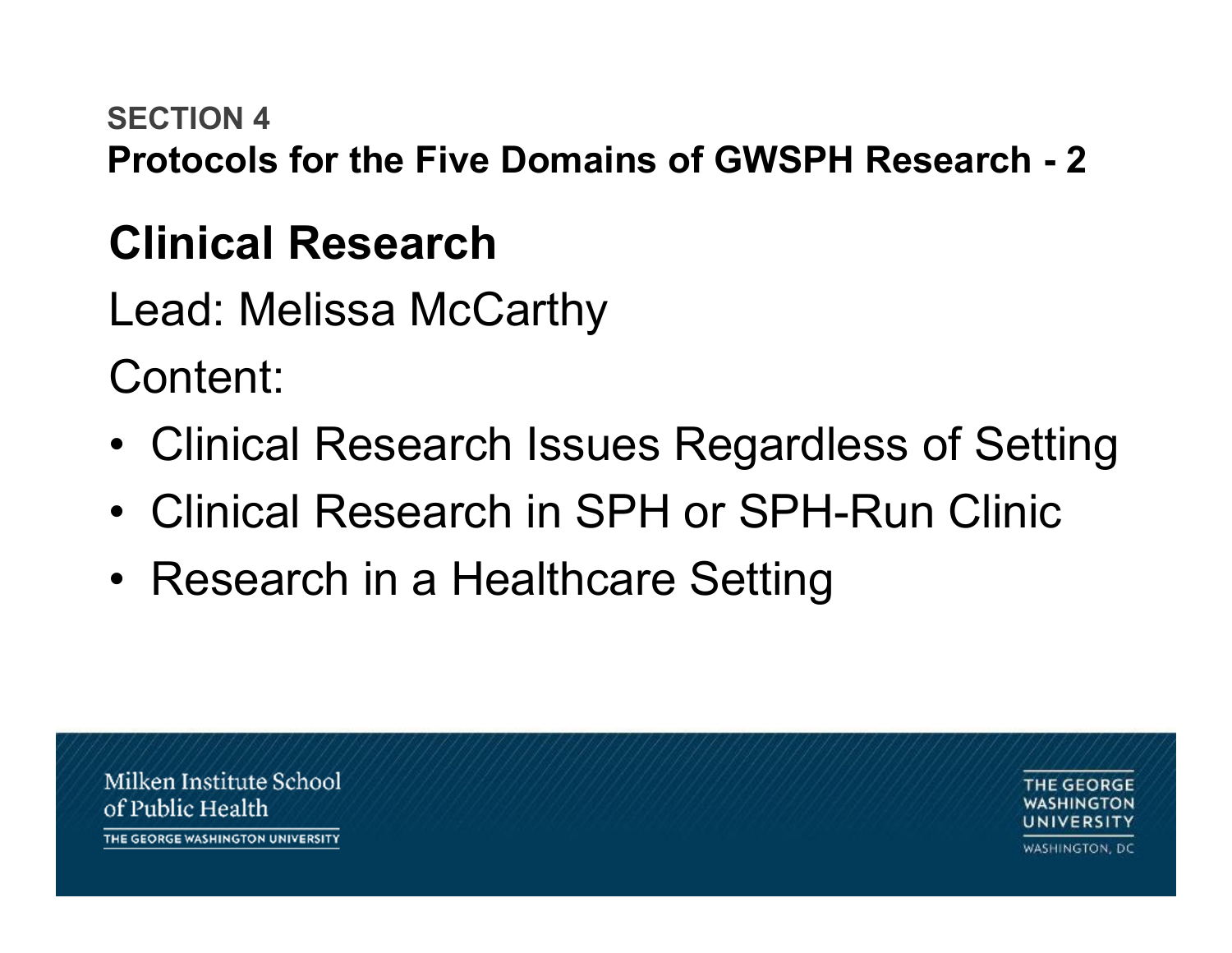#### **SECTION 4Protocols for the Five Domains of GWSPH Research - 3**

#### **Global Research**

Lead: Emily Rose Smith

Content:

- •Guiding Principles Applicable to All Phases
- • Guiding Principles for International Travel Applicable to All Phases
- Research Phase 0: Previous State
- Research Phase 1: Limited Reopening
- $\bullet$ Research Phase 2: Expanded Reopening
- $\bullet$ Research Phase 3: Resume Total Research Programs

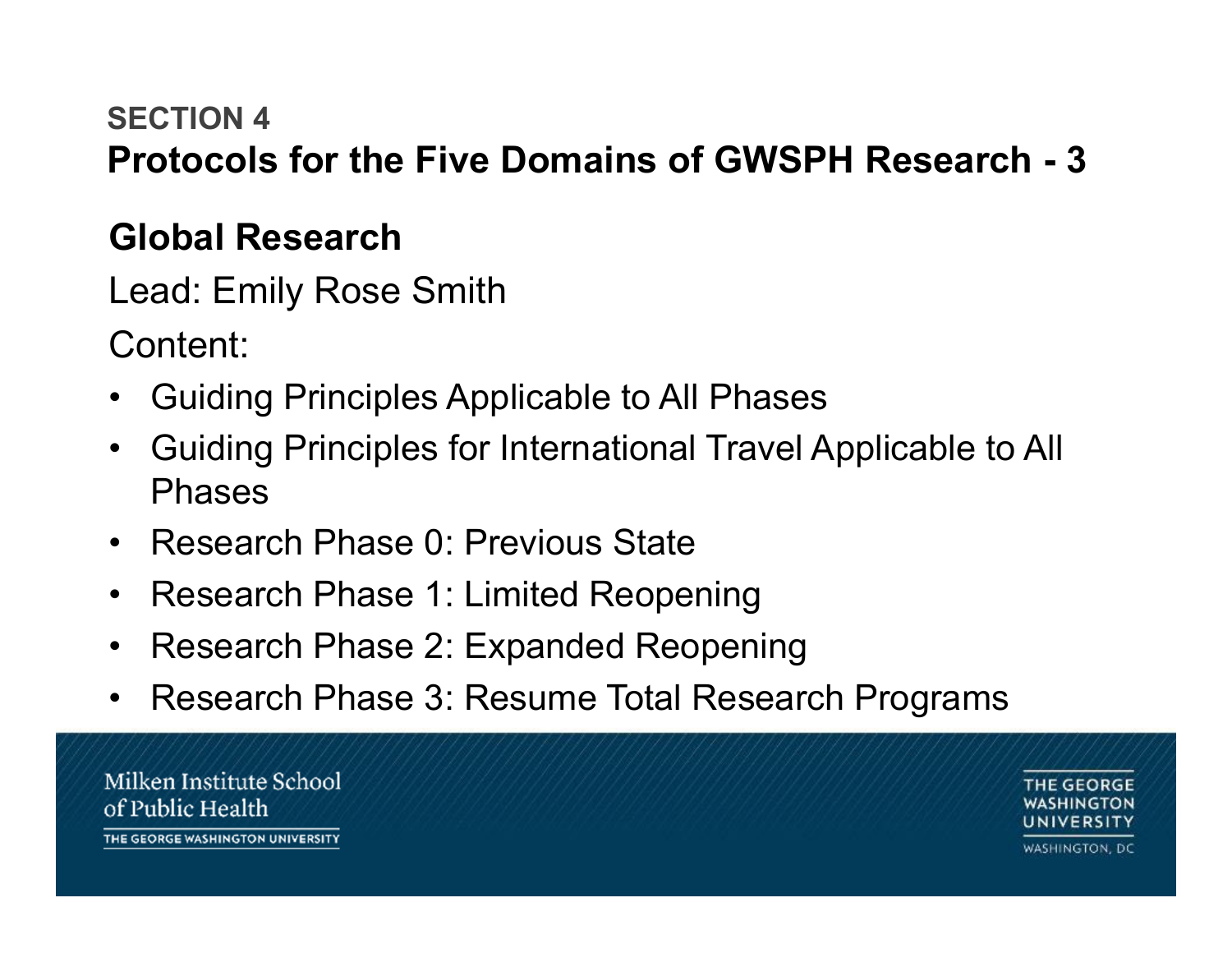#### **SECTION 4**

**Protocols for the Five Domains of GWSPH Research - 4**

### **Laboratory-Based Research**

Lead: Mimi Ghosh

Content:

- Use of GWSPH Research Laboratories (Non-Clinical/Non-Instructional
- •Science and Engineering Hall (SEH 7<sup>th</sup> Floor Labs)
- Metabolism & Exercise Testing Laboratories (SPH Basement Level 1)

Milken Institute School of Public Health THE GEORGE WASHINGTON UNIVERSITY

GEORGE INIVERSITY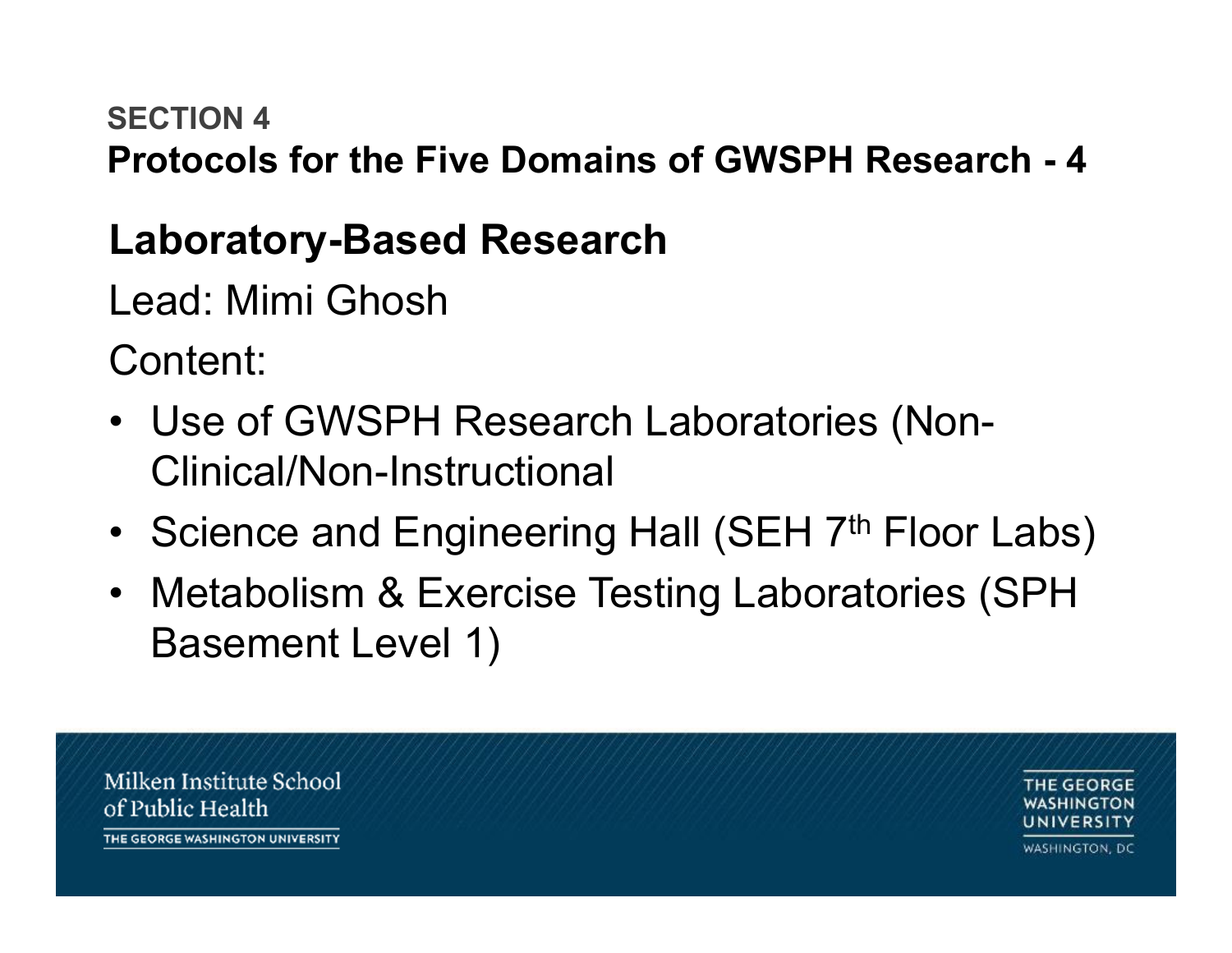#### **SECTION 4Protocols for the Five Domains of GWSPH Research - 5**

#### **Virtual/Digital Research**

Lead: Susan Anenberg

Content:

- •Principles
- Critical Issues Related to University-Level Resources and Support Services
- Research Phase 0: Previous State
- Research Phase 1: Limited Reopening
- $\bullet$ Research Phase 2: Expanded Reopening
- $\bullet$ Research Phase 3: Resume Total Research Programs

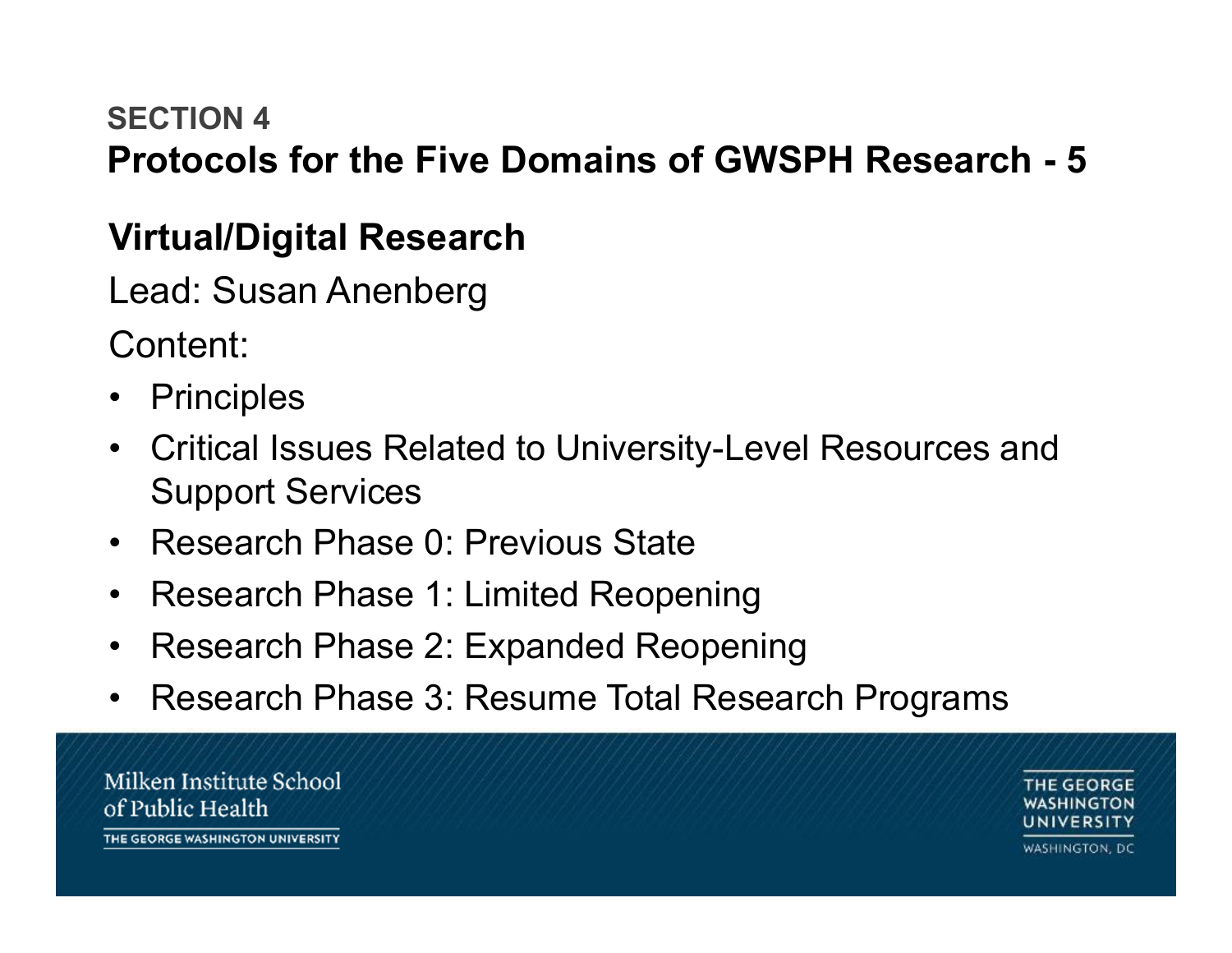#### **SECTION 5Approval Process - 1**

- In accordance with all the guidance from GW, SPH has created an approval process for reopening labs/restarting research projects
- This approval process, outlined in this section, is considered a living document in itself, and may evolve as our understanding of the situation changes
- Each plan must address nine elements (if applicable) and a fillable template will be included, along with detailed instructions

Milken Institute School of Public Health THE GEORGE WASHINGTON UNIVERSITY

GEORGE INIVERSITY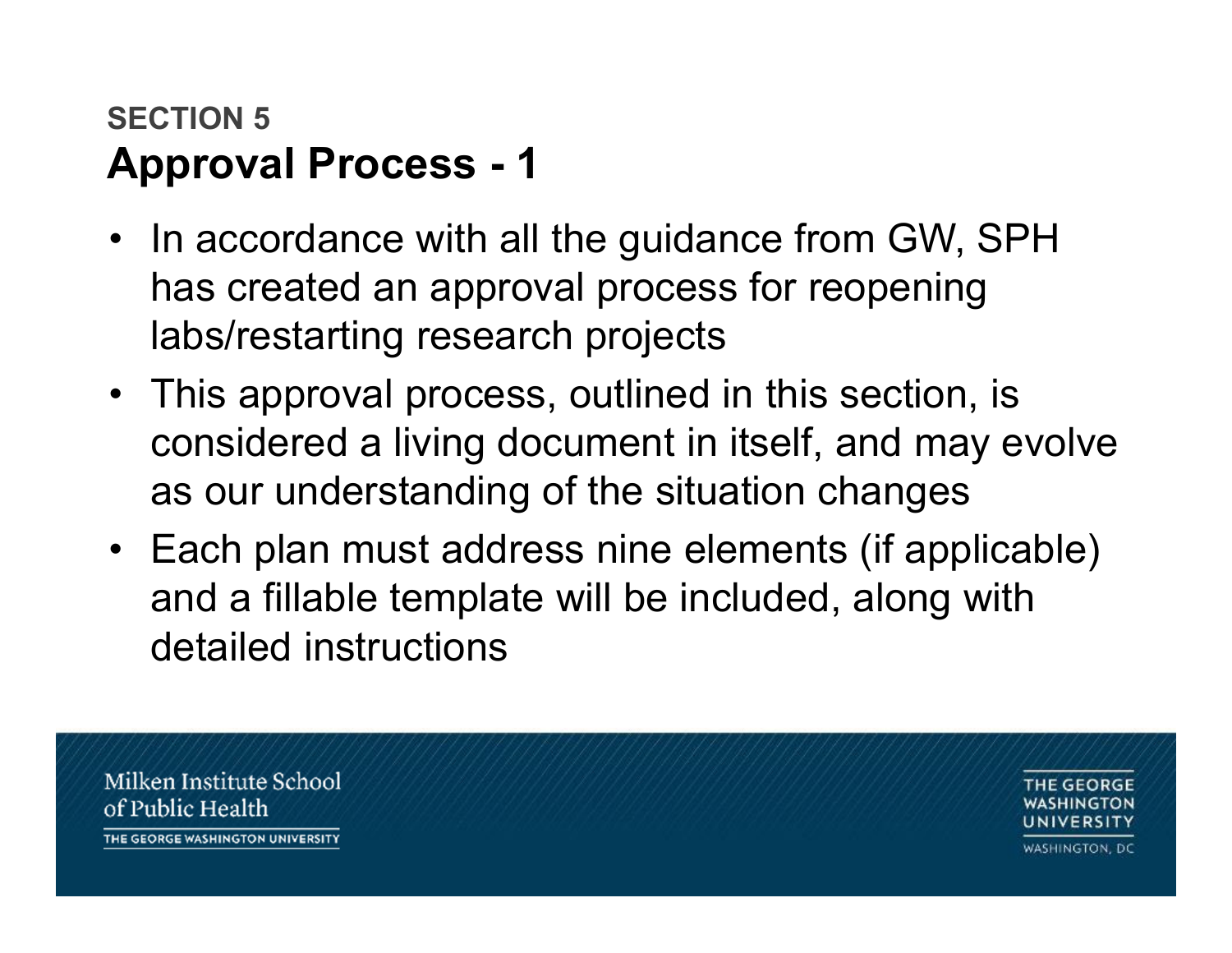#### **SECTION 5Approval Process - 2**

#### **Nine plan elements:**

- 1. Demographic and Project Information
- 2. Physical Distance Plan
- 3. Lab/Space Logistics Plan
- 4. PersonnelResponsibilities
- 5. Cleaning Plan
- 6. Human Subjects Plan
- 7. Research Specimen Plan
- 8. PPE, Materials and Supplies Plan
- 9. Ramp‐Down Procedures
- *\*Appendices or additional documents can be added if required*

Milken Institute School of Public Health THE GEORGE WASHINGTON UNIVERSITY

**THE GEORGE** WASHINGTON UNIVERSITY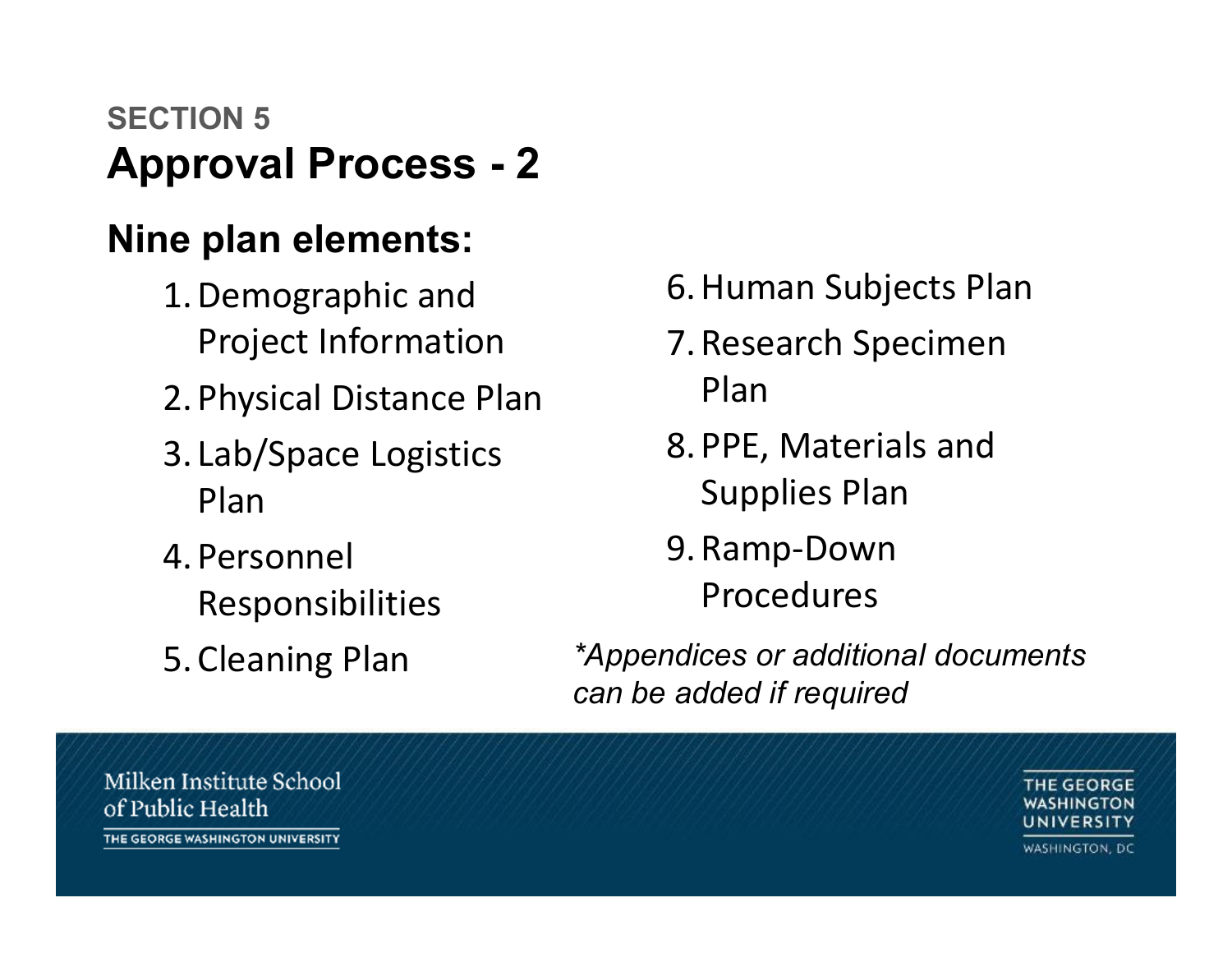#### **SECTION 5Approval Process - 3**

- All PIs must submit a request for each project or lab that is restarting/reopening to their chair for approval
- The Chair's office will then submit the request to the SADR for approval
- The request will also be reviewed by Dean Kazeem as needed

*Please note that the GW Office of Human Research (OHR) has released documentation that now requires this approval*

Milken Institute School of Public Health THE GEORGE WASHINGTON UNIVERSITY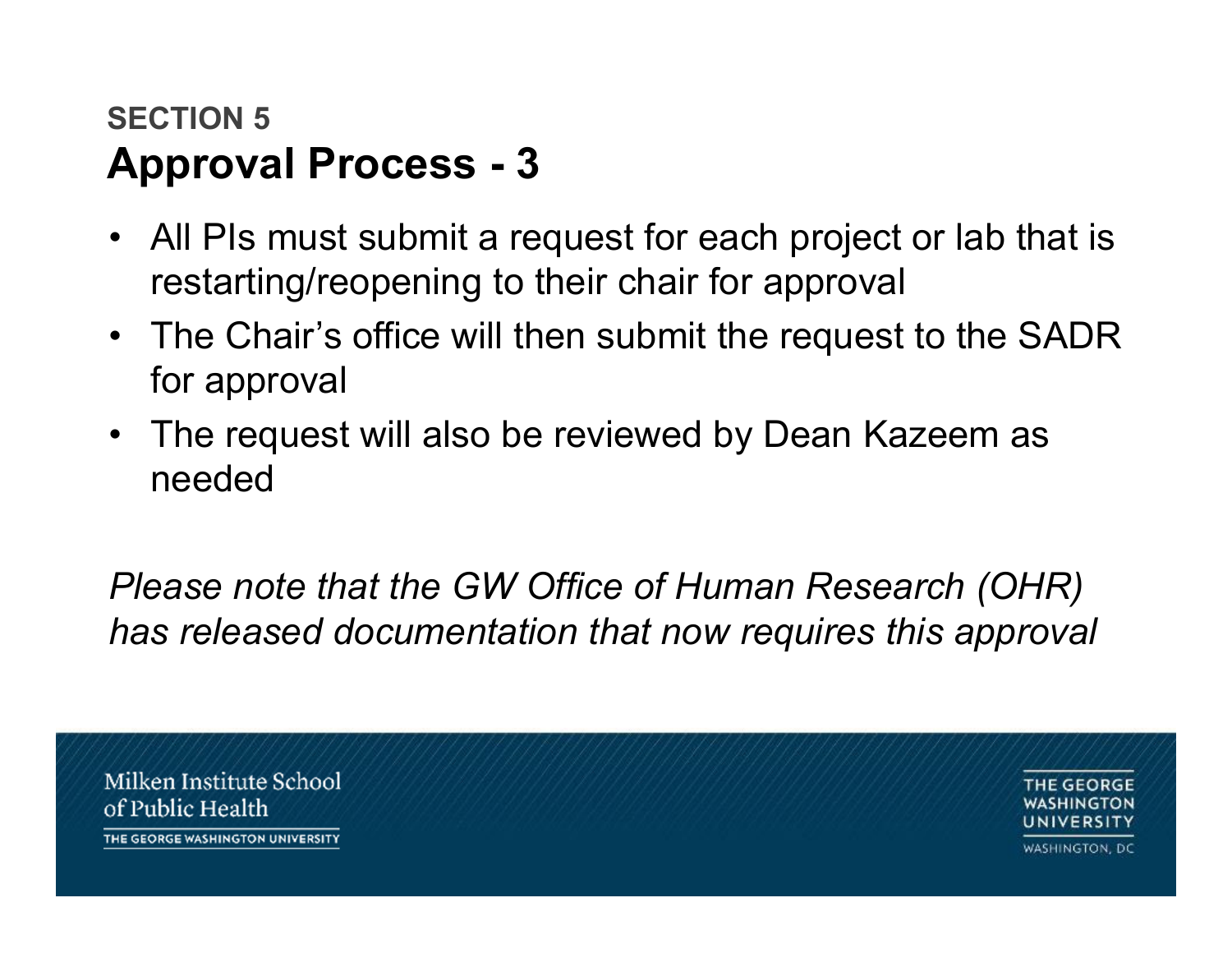# **Office of Human Research Institutional Review Board Guidance**

Milken Institute School of Public Health

**THE GEORGE WASHINGTON** UNIVERSITY

WASHINGTON, DC

THE GEORGE WASHINGTON UNIVERSITY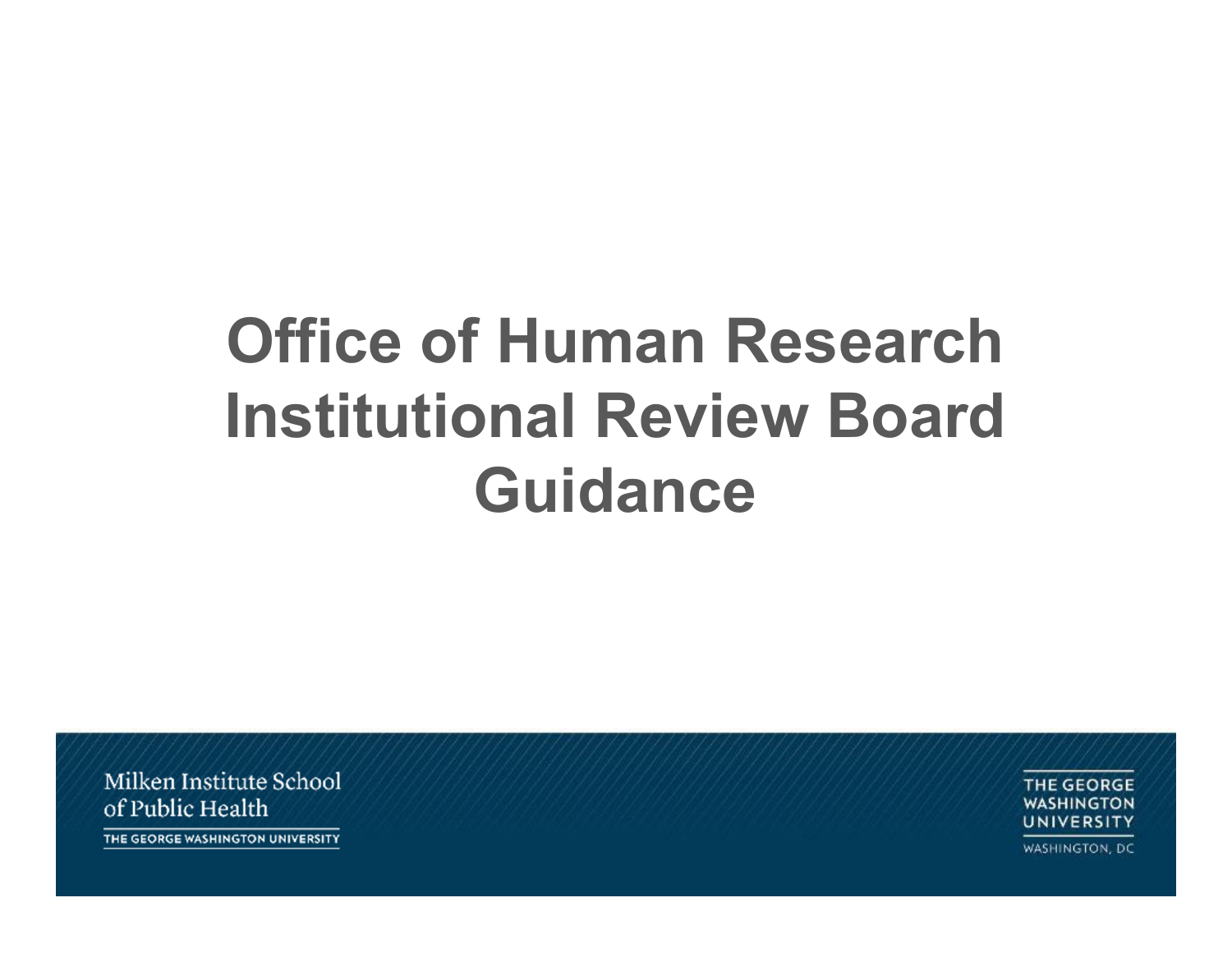#### **IRB Guidance - 1What to Submit to the IRB**

- **Existing studies:**
	- Receive departmental/school approval to resume in-person interaction
	- Submit a Promptly Reportable Information Form (PRIF) to the IRB that indicates the intent to resume research & certify use of the information form/addendum

#### • **New studies:**

- Receive departmental/school approval to include in-person interactions
- Include in the IRB application that the information sheet/addendum will be used

Milken Institute School of Public Health THE GEORGE WASHINGTON UNIVERSITY

INIVERSITY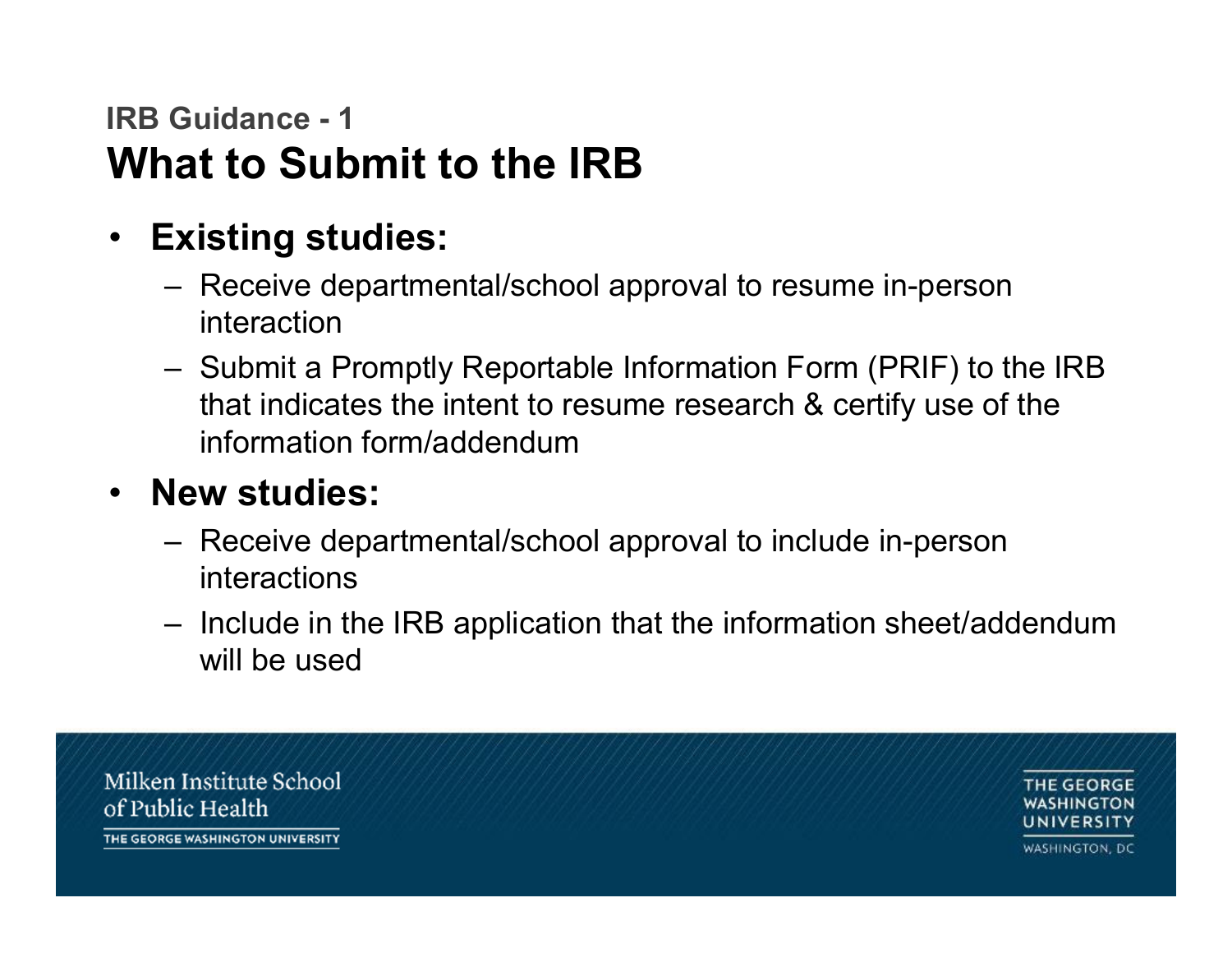#### **IRB Guidance - 2**

## **New Information Sheet/Consent Addendum**

- COVID-19
- •Now posted on website with consent templates
- •Does not need IRB approval; can be used as-is
- • **For currently enrolling studies:** 
	- Use with the consent process as a consent addendum and obtain signature on both the consent and the COVID-19 information sheet
- **For studies re-opening where subjects have already consented:** 
	- Provide subjects the form, explain information, and obtain signature

Milken Institute School of Public Health THE GEORGE WASHINGTON UNIVERSITY **WASHINGTON, DC**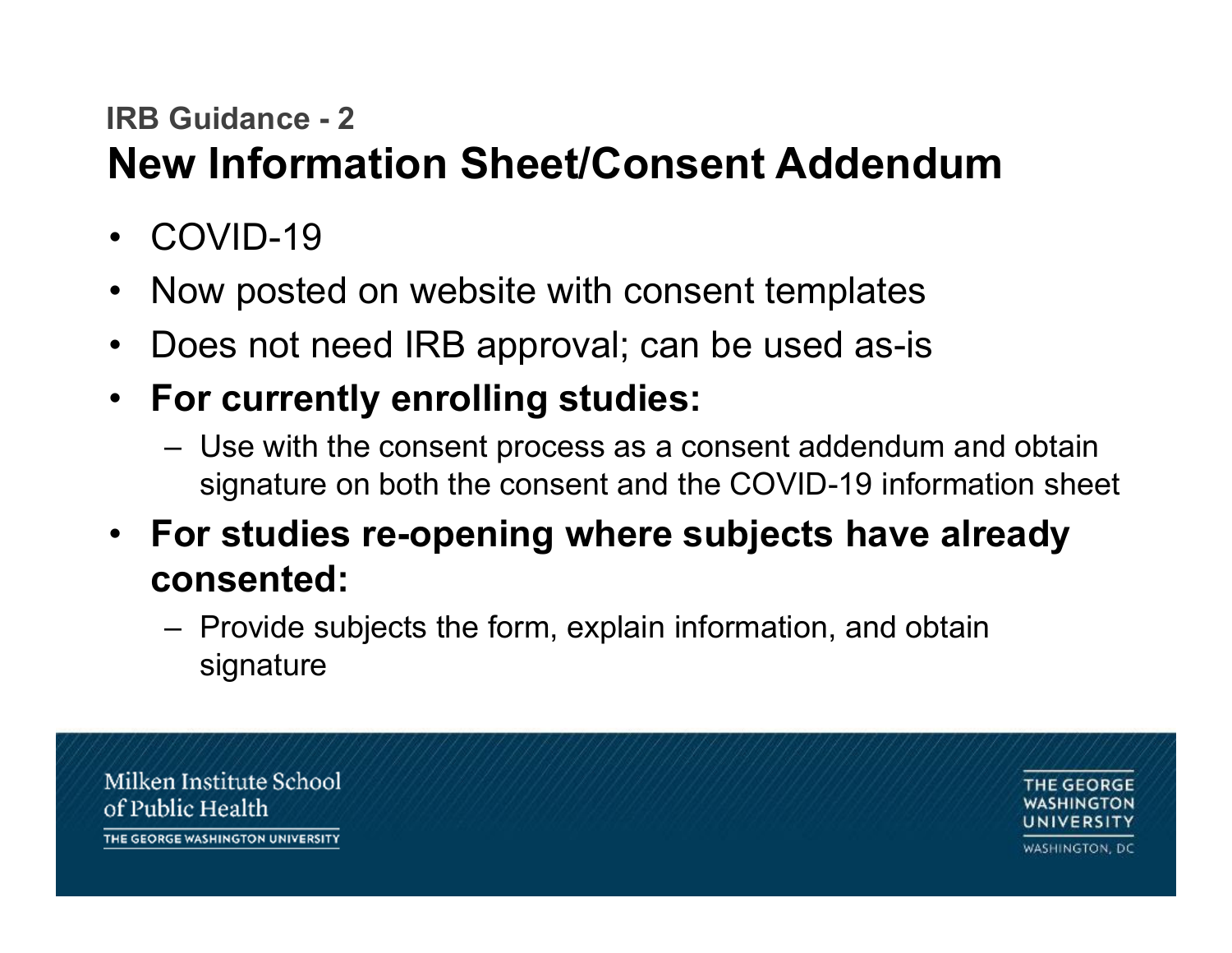#### **IRB Guidance - 3Office of Human Research Institution Review Board**

- Contact information:
	- www.humanresearch.gwu.edu
	- 202-994-2715
	- ohrirb@gwu.edu
- The IRB review is a collaborative process, so please contact them early if you need guidance or have questions
- *Please feel free to reach out to the ORE for any additional clarification and contact Paul Ndebele (pndebele@gwu.edu) for ethics related issues*

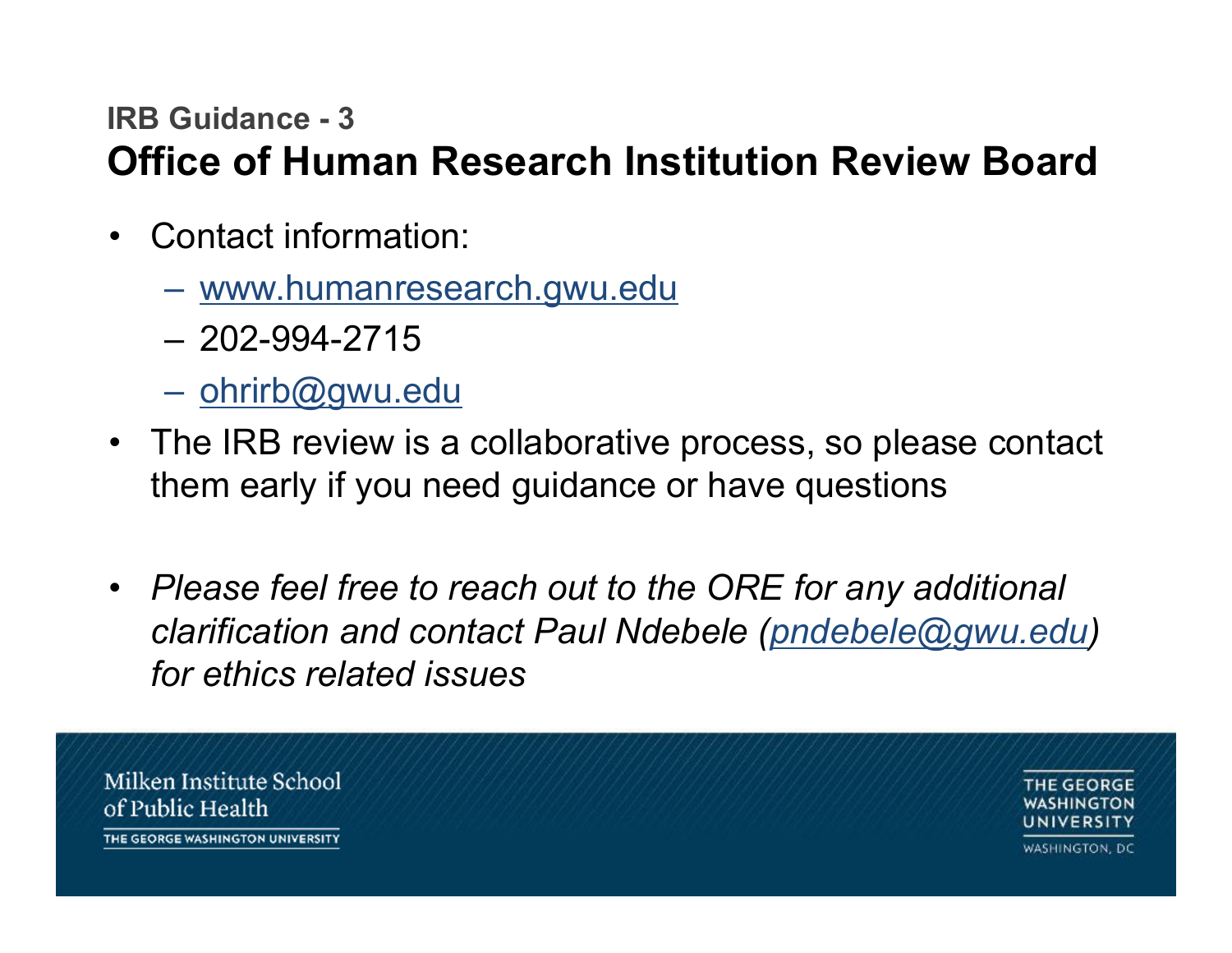# **Thank you**

To get a copy of the DRAFT *GWSPH Reopening Guidelines* please see:

https://publichealth.gwu.edu/content/covid-19-research

\*\*\*

For any questions, please email us at: GWSPHResearch@gwu.edu

Milken Institute School of Public Health THE GEORGE WASHINGTON UNIVERSITY

THE GEORGE WASHINGTON UNIVERSITY